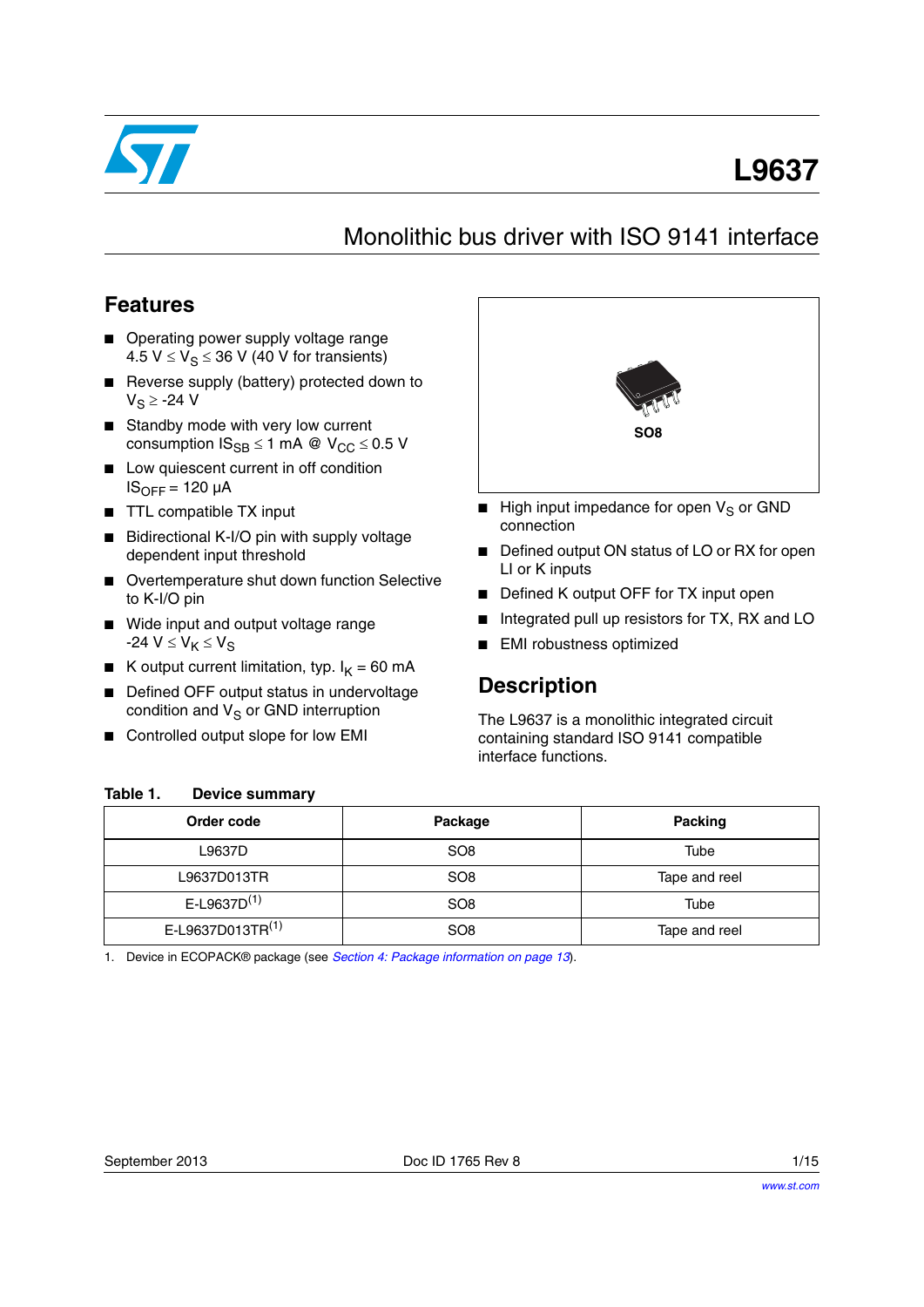# **Contents**

| $\mathbf{1}$            |                  | Block diagram and pin description  3 |
|-------------------------|------------------|--------------------------------------|
|                         | 1.1              |                                      |
|                         | 1.2 <sub>1</sub> |                                      |
| $\overline{2}$          |                  |                                      |
|                         | 2.1              |                                      |
|                         | $2.2^{\circ}$    |                                      |
|                         | 2.3              |                                      |
| 3                       |                  |                                      |
| $\overline{\mathbf{4}}$ |                  |                                      |
| 5                       |                  |                                      |

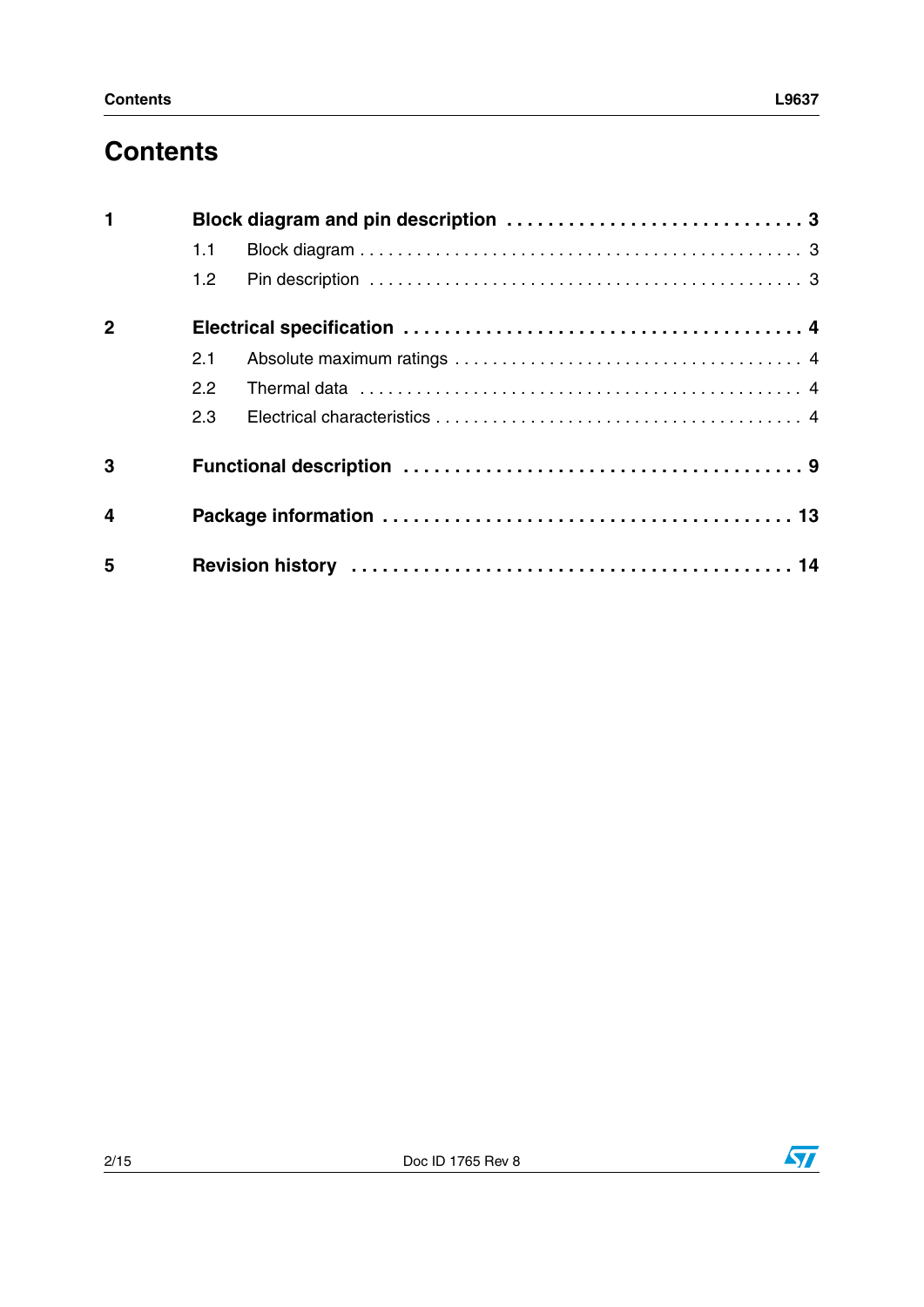# <span id="page-2-0"></span>**1 Block diagram and pin description**

### <span id="page-2-1"></span>**1.1 Block diagram**

#### **Figure 1. Block diagram**



### <span id="page-2-2"></span>**1.2 Pin description**

#### **Figure 2. Pin connection (top view)**



#### Table 2. **Pin description**

| N.             | <b>Name</b> | <b>Function</b>           |
|----------------|-------------|---------------------------|
|                | <b>RX</b>   | Output for K as input     |
| $\overline{c}$ | LO          | Output L comparator       |
| 3              | <b>VCC</b>  | Stabilized voltage supply |
| $\overline{4}$ | <b>TX</b>   | Input for K as output     |
| 5              | <b>GND</b>  | Common GND                |
| 6              | K           | Bidirectional I/O         |
| $\overline{7}$ | VS.         | Supply voltage            |
| 8              | П           | Input L comparator        |

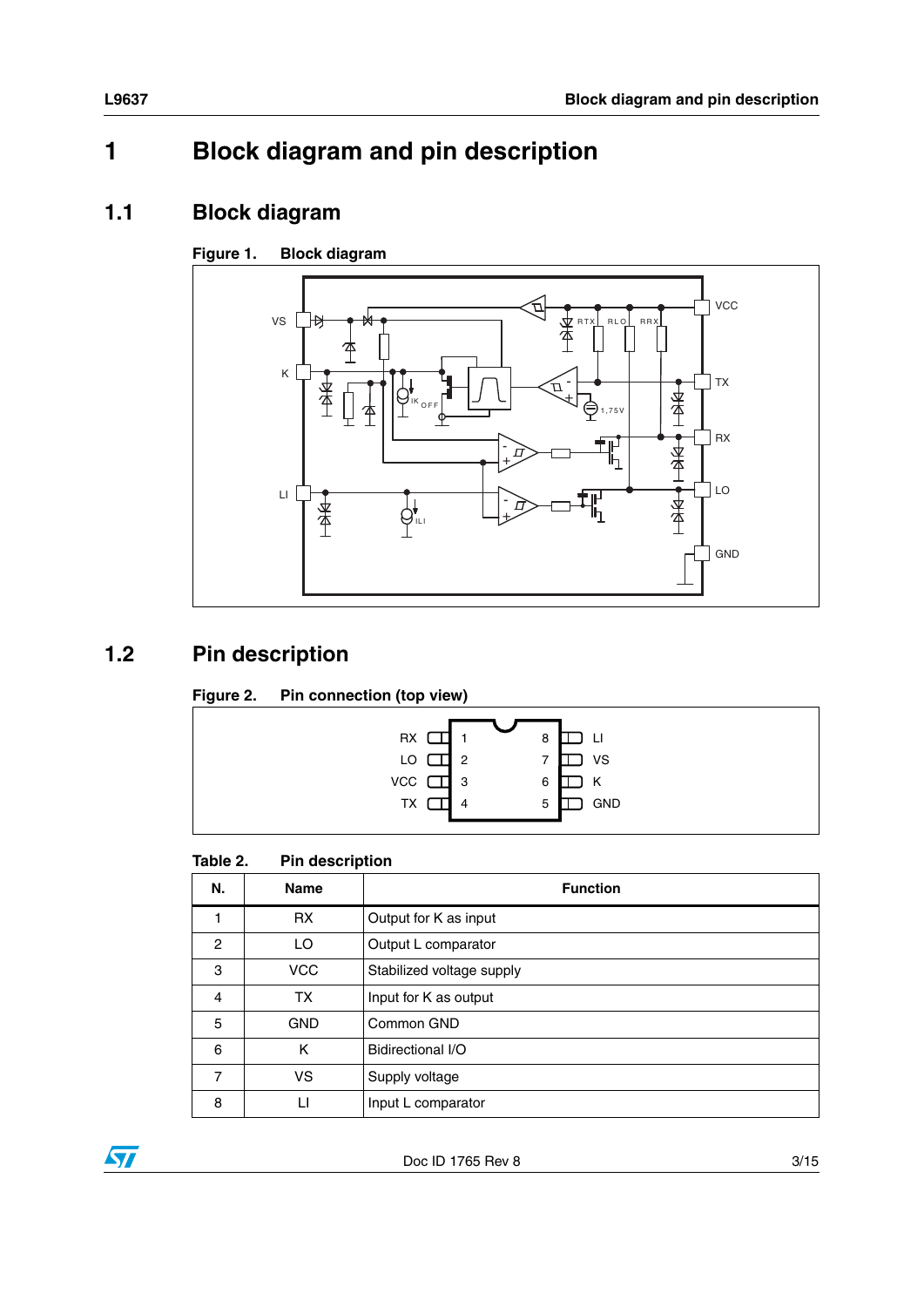# <span id="page-3-0"></span>**2 Electrical specification**

### <span id="page-3-1"></span>**2.1 Absolute maximum ratings**

| Absolute maximum ratings (No damage or latch)<br>Table 3. |  |
|-----------------------------------------------------------|--|
|-----------------------------------------------------------|--|

| Symbol                 | <b>Parameter</b>                              | <b>Value</b>                     | Unit      |
|------------------------|-----------------------------------------------|----------------------------------|-----------|
| $V_S$                  | Supply voltage ISO transients<br>$t = 400$ ms | $-24$ to $+36$<br>$-24$ to $+40$ | v         |
| $V_{\rm CC}$           | Stabilized voltage                            | $-0.3$ to $+7$                   | v         |
| $\Delta V_S/d_t$       | Supply voltage transient                      | $-10$ to $+10$                   | $V/\mu s$ |
| $V_{LI, K}$            | Pin voltage                                   | -24 to $V_S$                     | v         |
| $V_{LO, \, RX, \, TX}$ |                                               | -24 to $V_{CC}$                  | v         |

*Note: Max. ESD voltages are ±2kV with human body model C = 100pF, R = 1.5k corresponds to maximum energy dissipation 0.2mJ according to MIL883C.*

### <span id="page-3-2"></span>**2.2 Thermal data**

#### **Table 4. Thermal data**

| Symbol          | <b>Parameter</b>                                    |     | Typ. | Max. | Unit          |
|-----------------|-----------------------------------------------------|-----|------|------|---------------|
| <b>JSDon</b>    | Temperature K shutdown switch on threshold          | 160 | -    | 200  | $^{\circ}C$   |
| <b>JSDoff</b>   | Temperature K shutdown switch off threshold         | 150 |      | 200  | $^{\circ}C$   |
| $R_{th\,$ j-amb | Thermal steady state junction to ambient resistance | 130 | 155  | 180  | $\degree$ C/W |

### <span id="page-3-3"></span>**2.3 Electrical characteristics**

The electrical characteristics are valid within the below defined operating conditions, unless otherwise specified. The function is guaranteed by design until  $T_{\text{JSDon}}$  temperature shutdown switch-on-threshold.

<span id="page-3-4"></span>**Table 5. Electrical characteristics**

| Symbol          | <b>Parameter</b>        | <b>Test condition</b>                                                                     | Min. | Typ.                     | Max. | Unit |
|-----------------|-------------------------|-------------------------------------------------------------------------------------------|------|--------------------------|------|------|
| $V_S$           | Supply voltage          |                                                                                           | 4.5  | -                        | 36   | ٧    |
| $V_{CC}$        | Stabilized voltage      | see note $(1)$                                                                            | 3    | 5                        |      | v    |
| T,              | Junction temperature    |                                                                                           | -40  | $\overline{\phantom{0}}$ | 150  | °C   |
| <sup>I</sup> CC | Supply $V_{CC}$ current | $V_{CC}$ $\leq$ 5.5 V; VLI, VTX = 0 V                                                     | ۰    | 1.4                      | 2.3  | mA   |
|                 |                         | $VK \geq VK_{high}; VL \geq VL_{high}$<br>VTX = V <sub>CC</sub> @ V <sub>CC</sub> ≤ 5.5 V | -5   | <1                       | 5    | μA   |

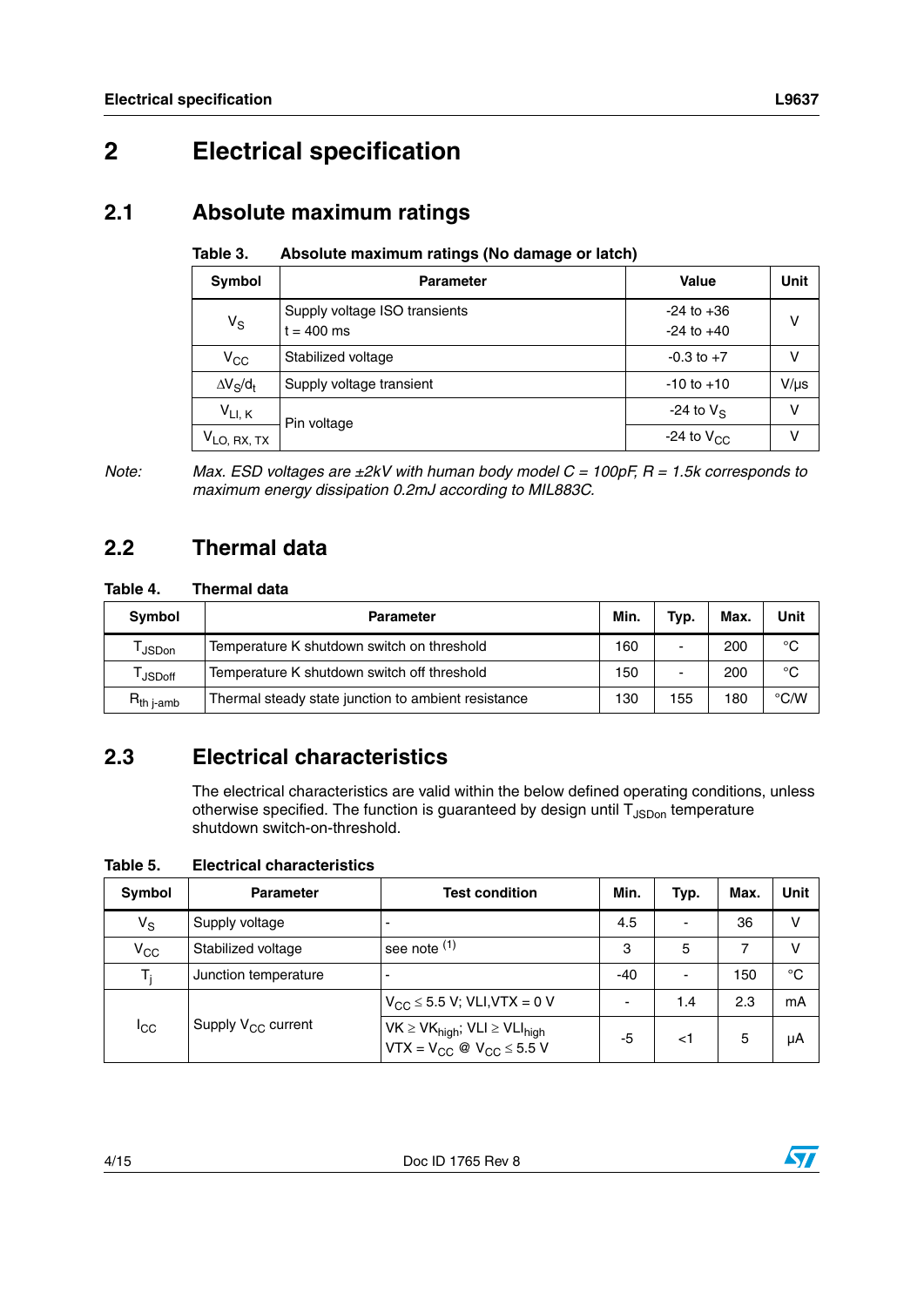| <b>Symbol</b>                                     | <b>Parameter</b>              | <b>Test condition</b>                                                                                                     | Min.                     | Typ.                     | Max.           | Unit   |
|---------------------------------------------------|-------------------------------|---------------------------------------------------------------------------------------------------------------------------|--------------------------|--------------------------|----------------|--------|
| $IS_{ON}$                                         |                               | $V_S \le 16$ V; VLI, VTX = 0 V                                                                                            |                          | 1.2                      | 3              | mA     |
| $IS_{OFF}$                                        | Supply V <sub>S</sub> current | $VK \geq VK_{high}$ ; $VLI \geq VLI_{high}$<br>VTX $\geq$ VTX <sub>high</sub> @ V <sub>S</sub> $\leq$ 12 V                |                          | 120                      | 220            | μA     |
| $IS_{SB}$                                         |                               | $V_{CC}$ $\leq$ 0.5 V @ $V_S$ $\leq$ 12 V                                                                                 | $\blacksquare$           | $<$ 1                    |                | μA     |
|                                                   |                               | RX output status LOW<br>4.5 $V \le V_S \le 18$ V                                                                          | -24                      |                          | $0.45V_S$      | $\vee$ |
| VK <sub>low</sub>                                 | Input voltage low state       | RX output status LOW<br>18 $V < V_S$                                                                                      | $-24$                    |                          | 8              | V      |
|                                                   | Input voltage high state      | RX output status HIGH<br>4.5 $V \le V_S \le 18$ V                                                                         | $0.55V_S$                |                          | $V_S$          | V      |
| <b>VK</b> <sub>high</sub>                         |                               | RX output status HIGH<br>18 $V < V_S$                                                                                     | 12                       |                          | $V_S$          | V      |
| <b>V</b> <sub>Khys</sub>                          | Input threshold hysteresis    | VK <sub>high</sub> - VK <sub>low</sub>                                                                                    |                          | 0.025<br>$V_S$           | 0.8            | V      |
| $I_{Koff}$                                        | Input current                 | $\textcircled{a}$ VTX $\geq$ VTX <sub>high</sub><br>$VK \leq V_S$ ; $V_S$ , $V_{CC} \geq 0$ or<br>$V_S$ , $V_{CC}$ = open | -5                       | 4                        | 25             | μA     |
| RK <sub>ON</sub>                                  | Output ON impedance           | @ $V_S \geq 6.5 V$<br>$VTX \leq VTX_{low}$<br>$I_K \ge 7$ mA $^{(2)}$                                                     | $\overline{\phantom{a}}$ | 10                       | 30             | Ω      |
| $IK_{SC}$                                         | Short circuit current         |                                                                                                                           | 30                       | 60                       | 100            | mA     |
| $VTX_{low}$                                       | Input voltage LOW state       |                                                                                                                           | $-24$                    | $\overline{\phantom{0}}$ | $\mathbf{1}$   | V      |
| VTX <sub>high</sub>                               | Input voltage HIGH state      |                                                                                                                           | 2.5                      | ٠                        | $V_{CC}$       | V      |
| $RRX_{ON}$<br>RLO <sub>ON</sub>                   | Output ON impedance           | $VK \leq VK_{low}$ ; VLI $\leq VLI_{low}$<br>$V_S \ge 6.5$ V $I_{RX, LO} \ge 1$ mA                                        |                          | 40                       | 90             | Ω      |
| $\textsf{IRX}_{\textsf{SC}}$<br>ILO <sub>SC</sub> | Output short circuit current  |                                                                                                                           | 9                        | 20                       | 35             | mA     |
| $VRX_{H}$<br>VLO <sub>H</sub>                     | Output voltage HIGH state     | $10M\Omega \leq R_{LRX}$<br>$10M\Omega \leq R_{LLO}$                                                                      | $V_{CC}$<br>0.25         | $V_{CC}$<br>0.1          | $V_{CC}$       | V      |
| <b>RLO</b><br><b>RRX</b>                          | Output pull-up resistance     | Output status = (HIGH)<br>$-0.15 V \leq VLO \leq V_{CC} + 0.15 V$<br>$-0.15$ V $\leq$ VRX $\leq$ V <sub>CC</sub> + 0.15 V | 5                        | 10                       | 20             | kΩ     |
| <b>RTX</b>                                        | Input pull up resistance      | $-0.15 V \leq VTX \leq V_{CC} + 0.15 V$                                                                                   | 10                       | 20                       | 40             | kΩ     |
| <b>VLI<sub>low</sub></b>                          | Input voltage LOW state       | LO output status LOW<br>4.5 $V \le V_S \le 18$ V<br>LO output status LOW 18 $V < V_S$                                     | $-24$<br>$-24$           |                          | $0.45V_S$<br>8 | V      |

**Table 5. Electrical characteristics (continued)**

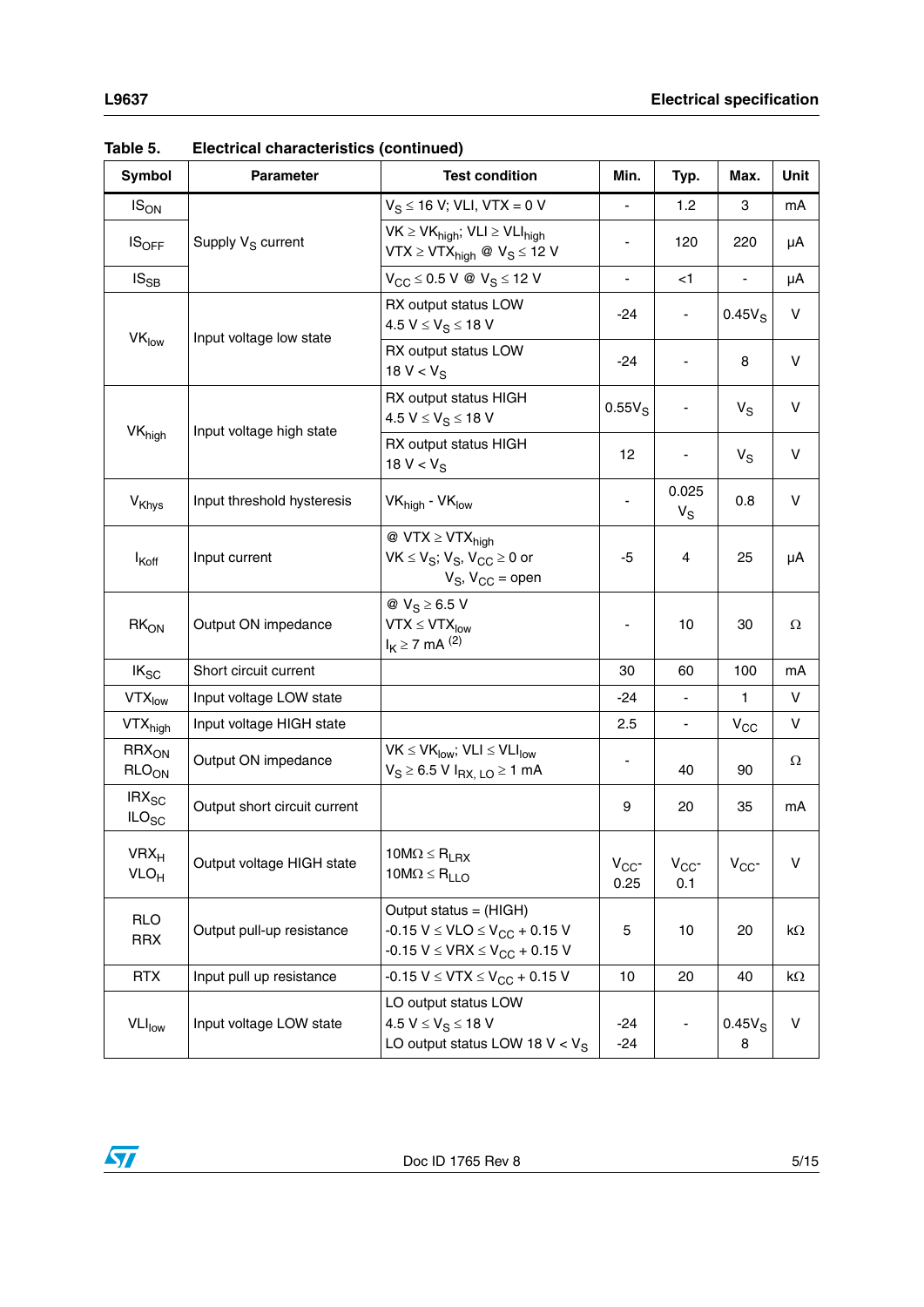| uwic J.                                                                  | Liccu icai characteristics (continueu) |                                                                                                                  |                 |                |       |            |
|--------------------------------------------------------------------------|----------------------------------------|------------------------------------------------------------------------------------------------------------------|-----------------|----------------|-------|------------|
| <b>Symbol</b>                                                            | <b>Parameter</b>                       | <b>Test condition</b>                                                                                            | Min.            | Typ.           | Max.  | Unit       |
| $VL_{high}$                                                              | Input voltage HIGH state               | LO output status HIGH<br>4.5 $V \le V_S \le 18$ V<br>LO output status HIGH 18 V < $V_S$                          | $0.55V_S$<br>12 |                | $V_S$ | v          |
| $VLI_{\text{hys}}$                                                       | Input threshold hysteresis             | VLI <sub>high</sub> - VLI <sub>low</sub>                                                                         |                 | $0.025V_S$     | 0.8   | V          |
| ILI                                                                      | Input current                          | $VLI \le V_S V_S$ , $V_{CC} \ge 0$ or<br>$V_S$ , $V_{CC}$ = open                                                 | $-5$            | 4              | 25    | μA         |
| $C_{Ki, LO, RX}$                                                         | Internal output capacities             |                                                                                                                  | ÷,              |                | 20    | pF         |
| $fLI-LO$<br>$f_{K-RX}$<br>$f_{TX-k}$                                     | Transmission frequency                 | $9 V < V_S < 16 V$ (external loads)<br>$R_{KO}$ = 510 $\Omega$ , $C_K \le 1.3$ nF<br>in active mode see Figure 5 |                 |                | 50    | <b>kHz</b> |
| $t$ <sub>rLI-LO</sub><br>$t_{\mathsf{rk-RX}}$<br>$t_{\sf rTX-K}$         | Rise time                              | for the definition of $t_r$ , $t_f$ see<br>Figure 3                                                              |                 | $\overline{2}$ | 6     | μs         |
| $t_{\text{fLI-LO}}$<br>t <sub>fK-RX</sub><br>t <sub>fTX-K</sub>          | Fall time                              | $9 V < V_S < 16 V$ (external loads)<br>$R_{KO}$ = 510 $\Omega$ , CK $\leq$ 1.3 nF                                |                 | $\mathbf{2}$   | 6     | μs         |
| t <sub>OFF,LI-LO</sub><br>t <sub>OFF,K-RX</sub><br>t <sub>OFF,TX-K</sub> | Switch OFF time                        | for the definition of ton, $t_{\text{OFF}}$ see<br>Figure 3.<br>$0 \le x \le 1$ $\le 16 \le 1$ (ovtarnal loade)  |                 | 4              | 17    | μs         |

9 V < V<sub>S</sub> < 16 V (external loads)  $\mathsf{R}_{\mathsf{KO}}$  = 510  $\Omega$ ,  $\mathsf{C}_{\mathsf{K}}$   $\leq$  1.3 nF

Switch ON time  $\frac{1}{\frac{1}{2}}$  (inactive mode see *[Figure 5](#page-9-0)*)  $\frac{1}{2}$   $\frac{1}{2}$  4  $\frac{1}{2}$  17  $\frac{1}{2}$  µs

**Table 5. Electrical characteristics (continued)**

1. Specs are tested at 5V only. Compliance on Vcc full range is guaranteed by design.

2. For output currents lower than this value a series protection diode can become active. See also *[Figure 8](#page-11-0)* and *[9](#page-11-1)*.



tON,LI-LO  $t_{ON,K-RX}$  $t_{ON,TX-K}$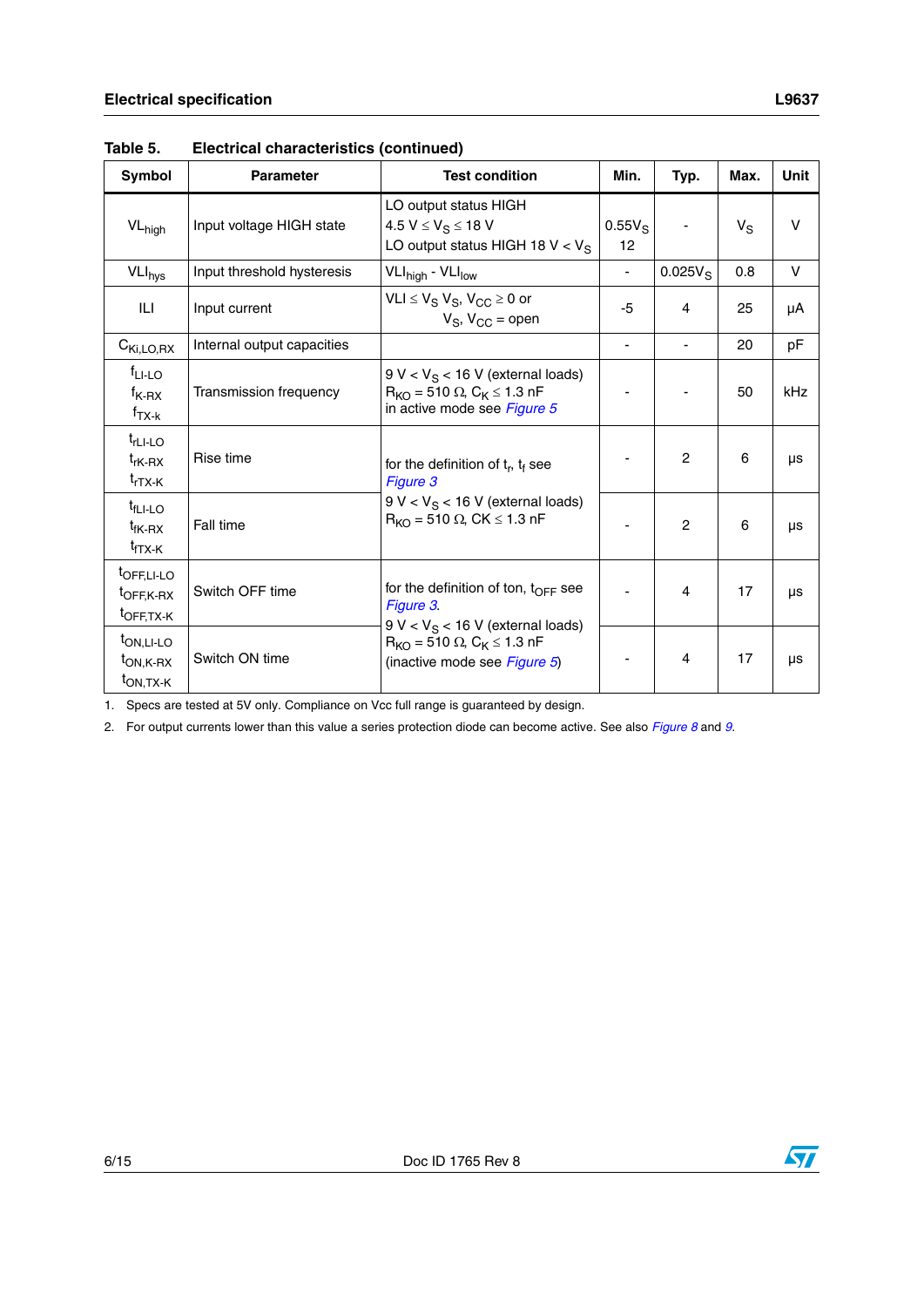

<span id="page-6-0"></span>**Figure 3. Input to output timings and output pulse shape**

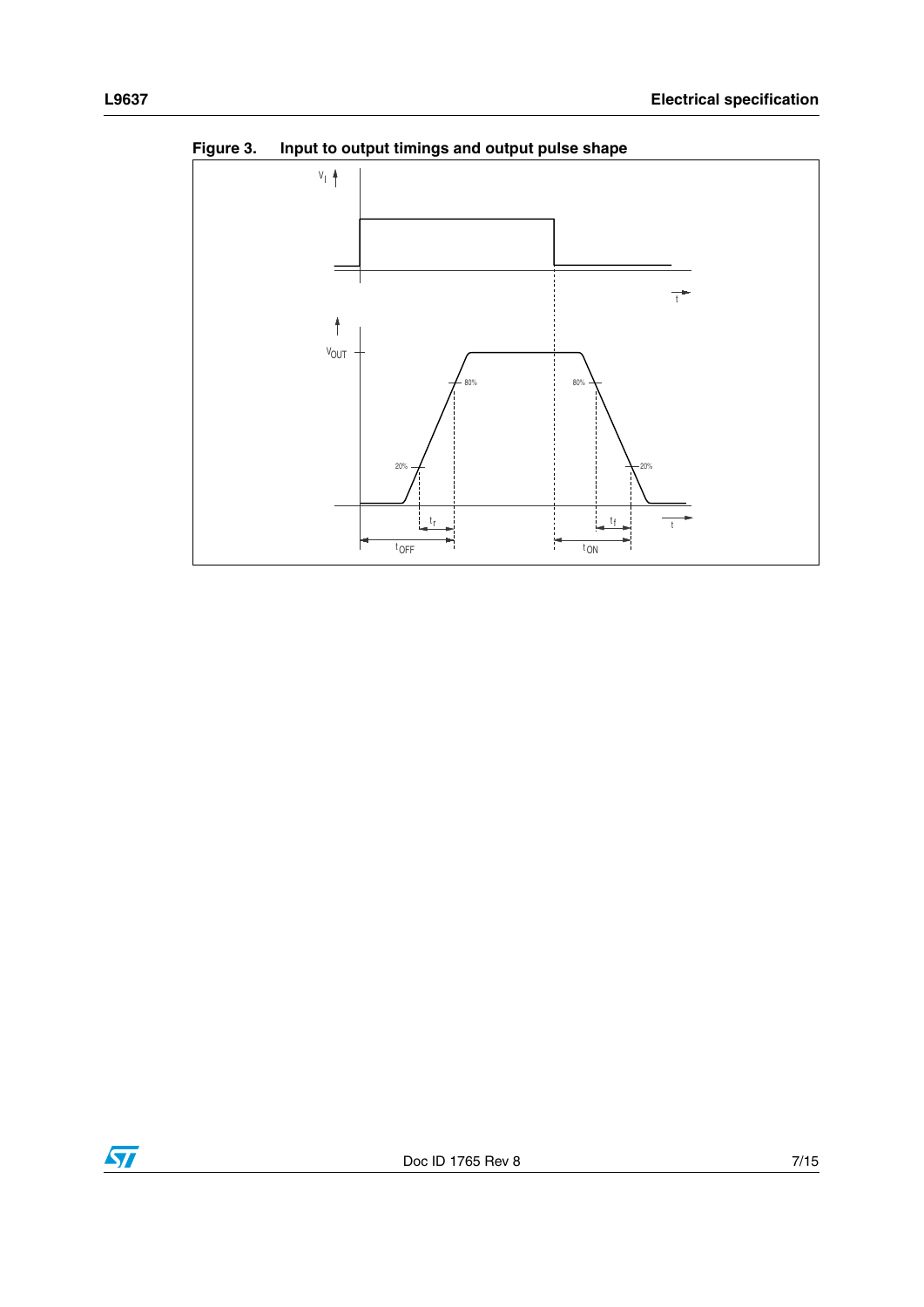

#### **Figure 4. ISO application circuit**

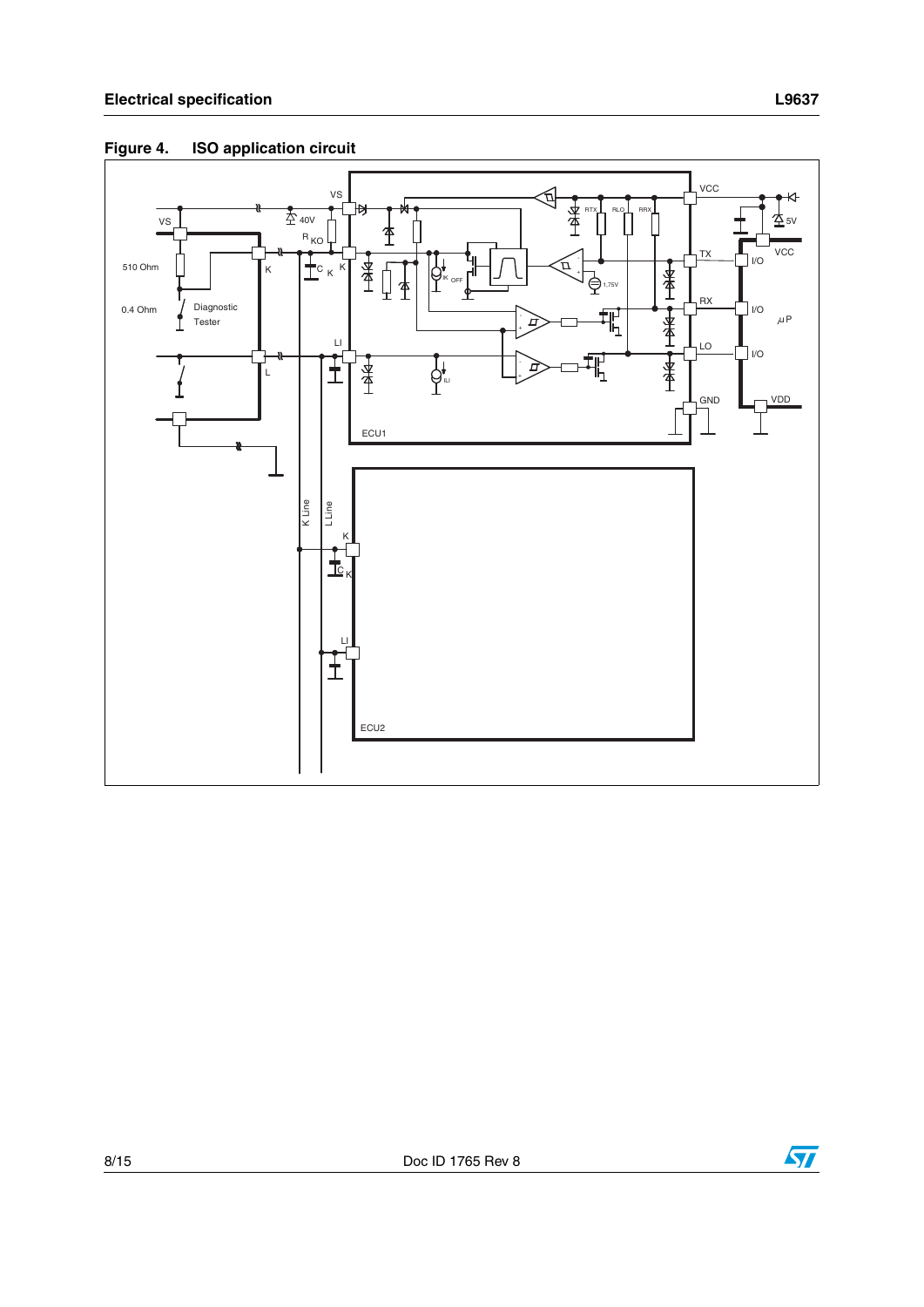### <span id="page-8-0"></span>**3 Functional description**

The L9637 is a monolithic bus driver designed to provide bidirectional serial communication in automotive diagnostic applications according to the specification "Diagnostic Systems ISO9141".

The device provides a bidirectional link, called K, to the  $V_{Ba}$ t related diagnosis bus. It also includes a separate comparator L which is also able to be linked to the  $V_{Ba}$ t bus. The input TX and output RX of K are related to  $V_{CC}$  with her integrated pull up resistances. Also the L comparator output LO has a pull up resistance connected to  $V_{CC}$ .

The maximum external pull up resistance at K related to  $V_S$  should not be higher than  $R_{KO} \leq$ 5 k $\Omega$  to achieve clear output ON conditions.

All  $V<sub>Bat</sub>$  bus defined inputs LI and K have supply voltage dependent thresholds together with sufficient hysteresis to suppress line spikes. These pins are protected against overvoltages, shorts to GND and  $V_S$  and can also be driven beyond  $V_S$  and GND.

These features are also given for TX, RX and LI only taking into account the behavior of the internal pull up resistances. The thermal shut down function switches OFF the K output if the chip temperature increases above the thermal shut down threshold. To reactivate K again the temperature must decrease below the K switch ON temp. To achieve no fault for  $V<sub>S</sub>$  undervoltage conditions the outputs will be switched OFF and stay at high impedance.

The device is also protected against reverse battery condition. During lack of  $V_S$  or GND all pins shows high impedance characteristic. To realize a lack of the  $V_S$  related bus line LI and K the outputs LO and RX shows defined ON status.

Suppressing all 4 classes of "Schaffner" signals all pins can be load with short energy pulses of max. ±0.2 mJ. All these features together with a high possible baud rate >50Kbaud, controlled output slopes for low EMI, a wide power supply voltage range and a very small quiescent current during OFF (TX LI K=High) condition  $IS_{off\;typ} \leq 120 \mu A$ , and a real standby function with zero power consumption  $IS_{SB\,typ} \leq 1$  µA during system de powering  $V_{CC} \le 0.5$  V make this device high efficient for automotive bus system.

After wake up of the system from OFF or SB condition the first output signal will have an additional delay time td<sub>tvp</sub>  $\leq$  5 µs see also *[Figure 5](#page-9-0)*.

The typical output voltage behavior for the K, LO, RX outputs as a function of the output current is shown in *[Figure 6](#page-10-0)*. *[Figure 7](#page-10-1)* shows a waveform of the output signal when the low level changes from  $R_{ON}$ <sup>\*</sup>  $I_{OUT}$  to  $I_{OUT}$ <sup>\*</sup> 2  $*$   $R_{ON}$  +  $U_{BE}$  state. This variation occurs due to too low output current or after a negative transient forced to the output or to the supply voltage line.

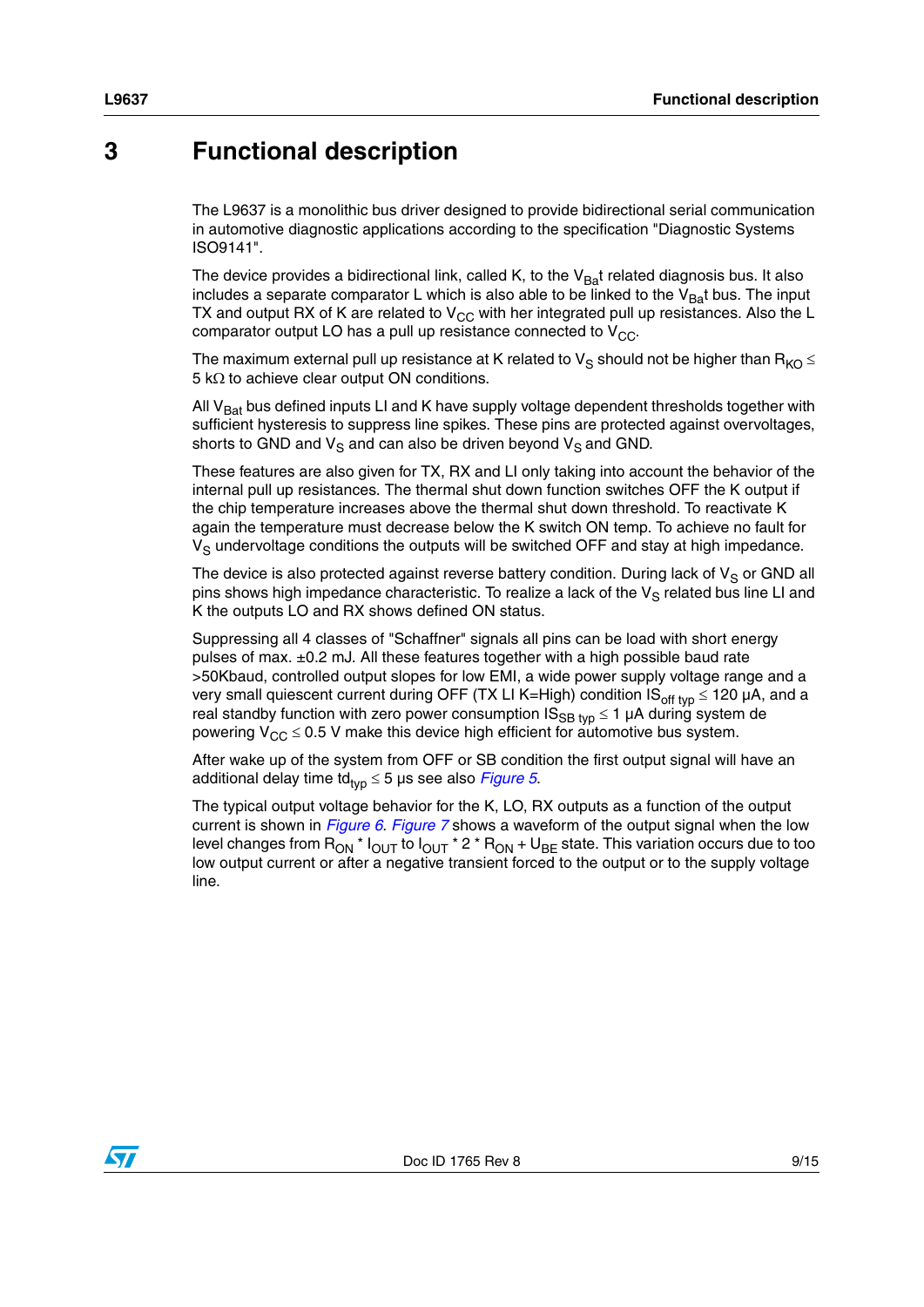

<span id="page-9-0"></span>**Figure 5. Typical timing for mode transitions**



 $\sqrt{2}$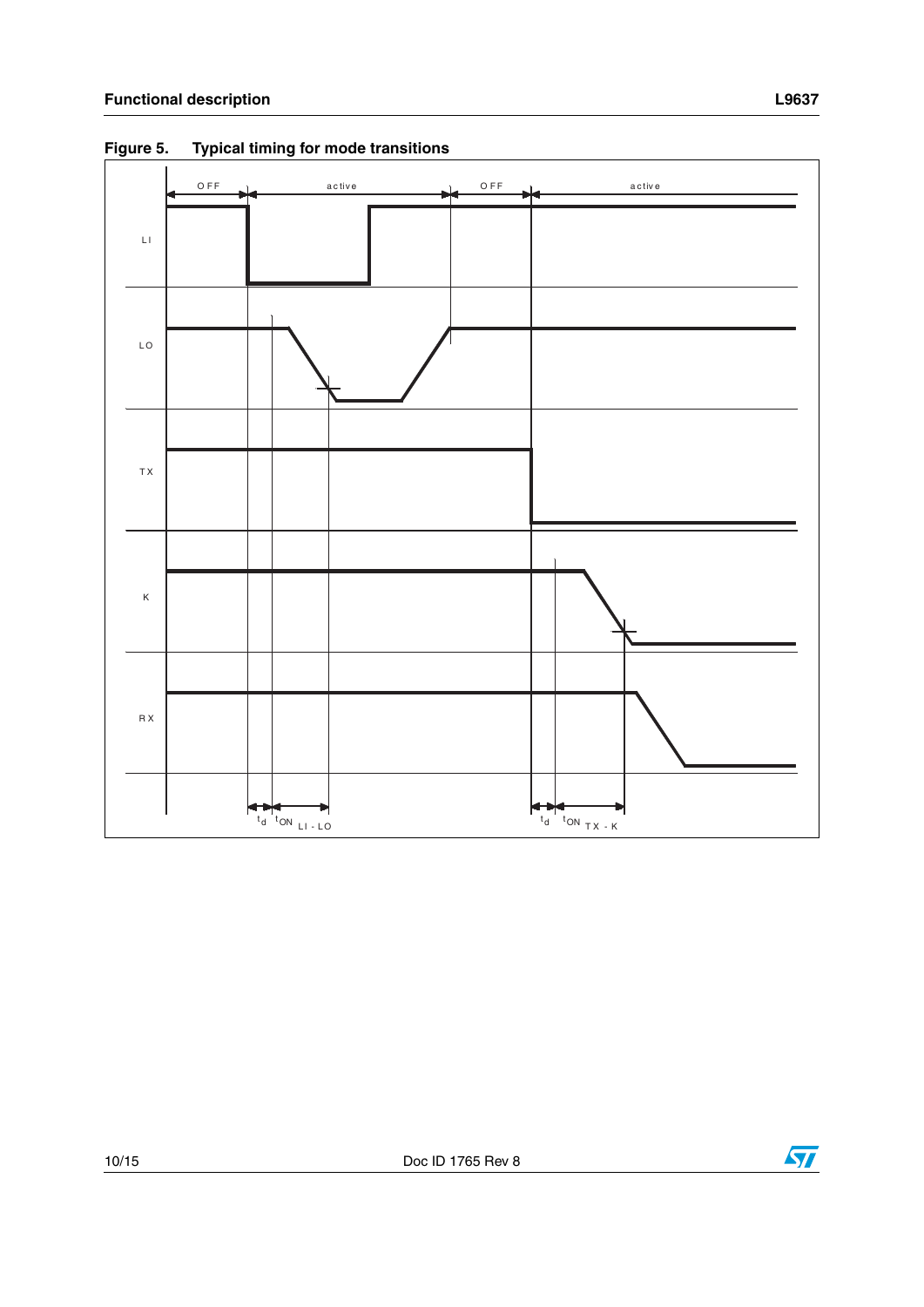<span id="page-10-0"></span>

<span id="page-10-1"></span>**Figure 7. Output signal shape related to output current**

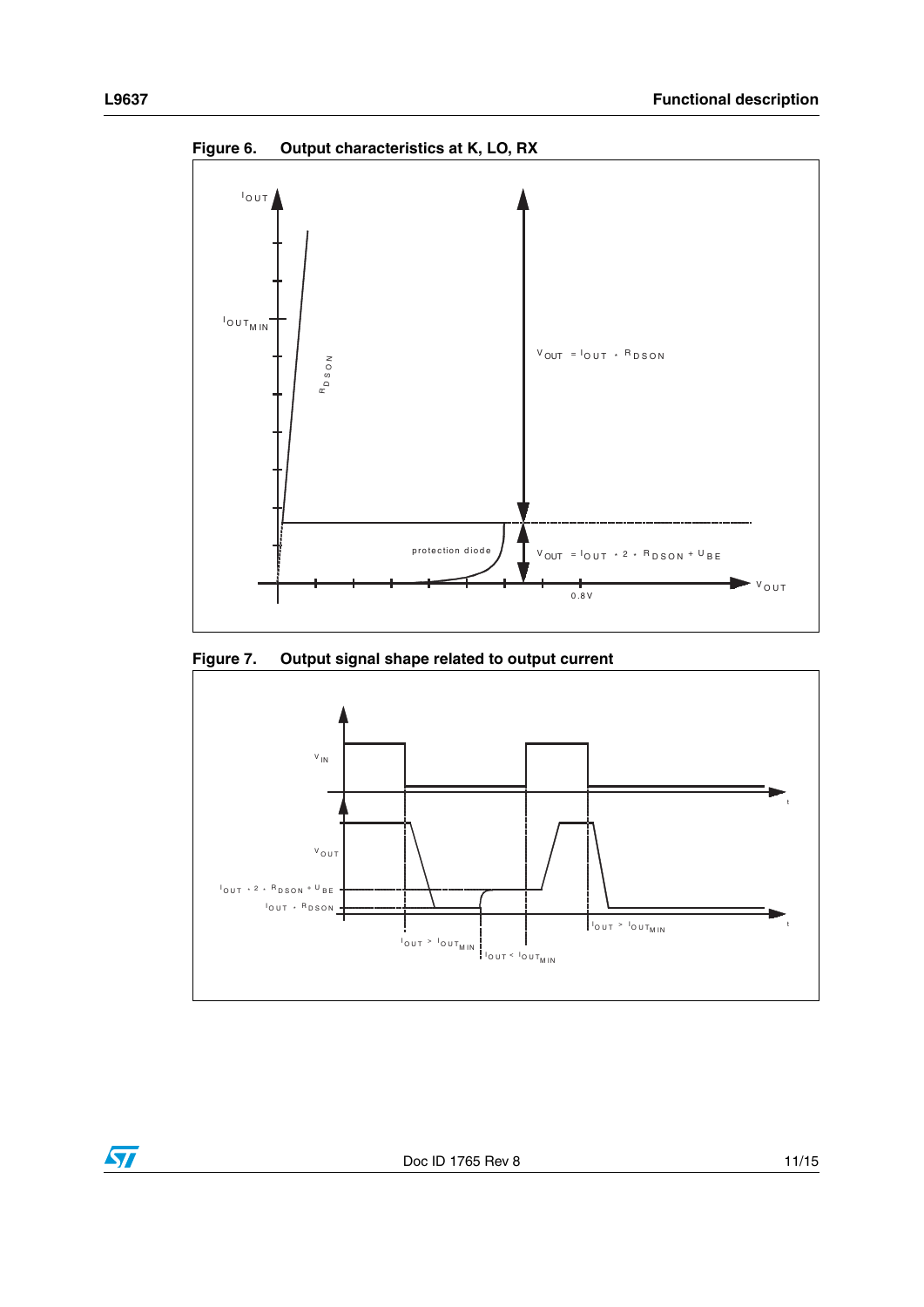

<span id="page-11-0"></span>**Figure 8. EMS performance (ISO 9141 bus system)**

<span id="page-11-1"></span>



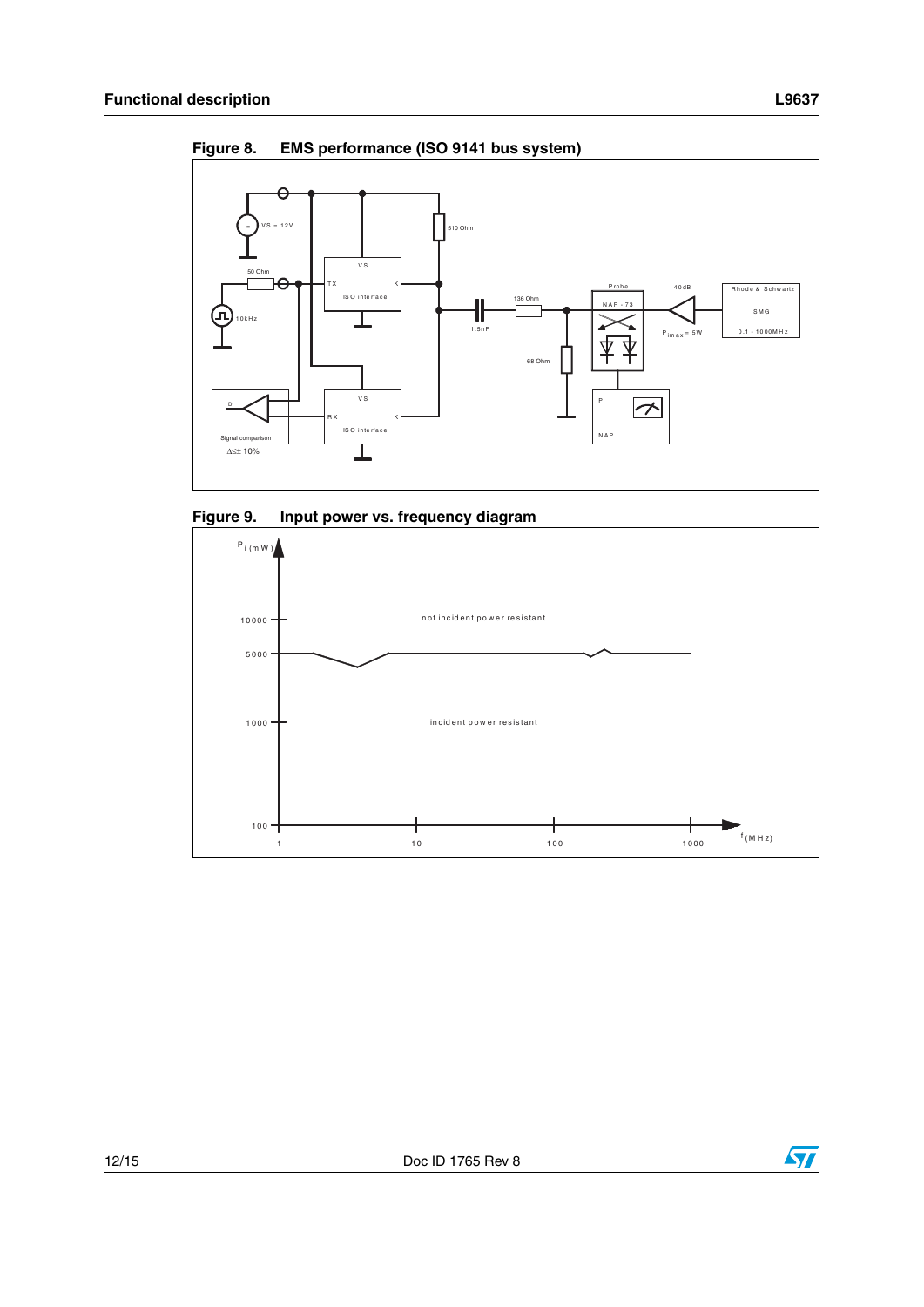### <span id="page-12-0"></span>**4 Package information**

In order to meet environmental requirements, ST offers these devices in different grades of ECOPACK® packages, depending on their level of environmental compliance. ECOPACK® specifications, grade definitions and product status are available at: *[www.st.com](http://www.st.com)*.

ECOPACK® is an ST trademark.



**Figure 10. SO8 mechanical data and package dimensions**

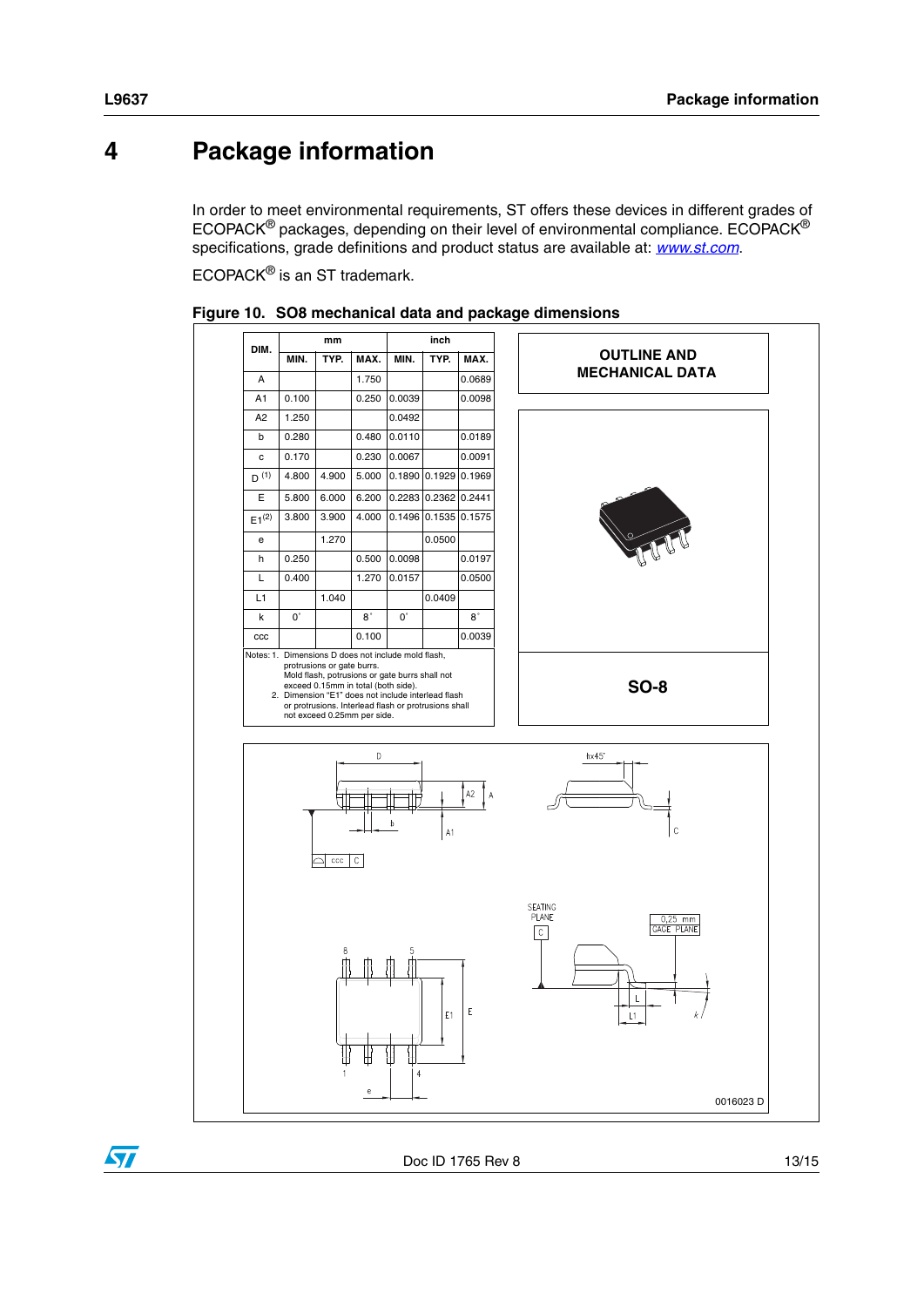# <span id="page-13-0"></span>**5 Revision history**

| Table 6. | <b>Document revision history</b> |  |  |
|----------|----------------------------------|--|--|
|----------|----------------------------------|--|--|

| Date        | <b>Revision</b> | <b>Changes</b>                                                                                                                 |
|-------------|-----------------|--------------------------------------------------------------------------------------------------------------------------------|
| 24-Jan-2002 | 5               | Initial release.                                                                                                               |
| 07-Nov-2008 | 6               | Document reformatted.<br>Added Table 1: Device summary on page 1.<br>Updated Section 4: Package information on page 13.        |
| 15-Jun-2009 |                 | Updated the values of "stabilized voltage" and "transmission"<br>frequency" parameters on Table 5: Electrical characteristics. |
| 20-Sep-2013 | 8               | Updated disclaimer.                                                                                                            |